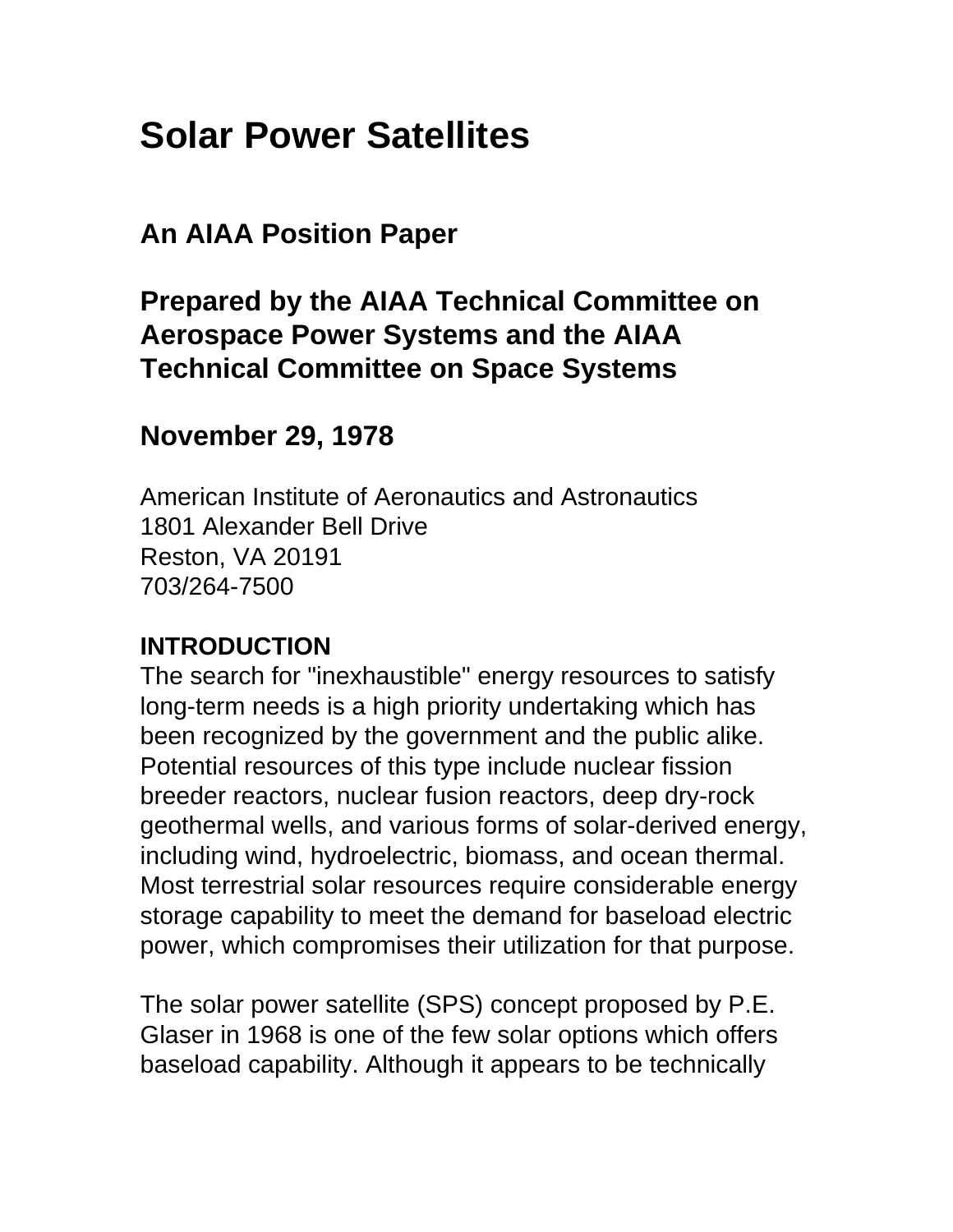feasible, a considerable effort will be needed to determine its economic, environmental, societal, and political viability.

The AIAA has studied the SPS concept and its implications in considerable detail, and offers in this paper the Institute's collective professional position on the subject, including specific recommendations for pertinent research and technology efforts.

# **SUMMARY OF THE AIAA POSITION**

- The SPS is one of several potentially competitive options for providing a nondepletable source of baseload electric power in the future.
- The SPS appears to be technologically feasible. Its economic viability, environmental impact, safety, societal desirability, and international acceptability (including the consequences of aggressive action) are yet to be demonstrated in relation to alternative energy-supply options.
- The range of possible SPS concepts is wide, and the optimum one has almost certainly not yet been formulated. Continued concept innovation should therefore be encouraged and supported.
- Much technology needs to be explored and evaluated before a rational basis will exist upon which to make the many choices needed to select any one concept for development. The selection of a baseline concept in the absence of such technology background data is therefore premature. The formulation of one or more "paper-design" reference systems may, however, be appropriate to help define the details of required technology efforts.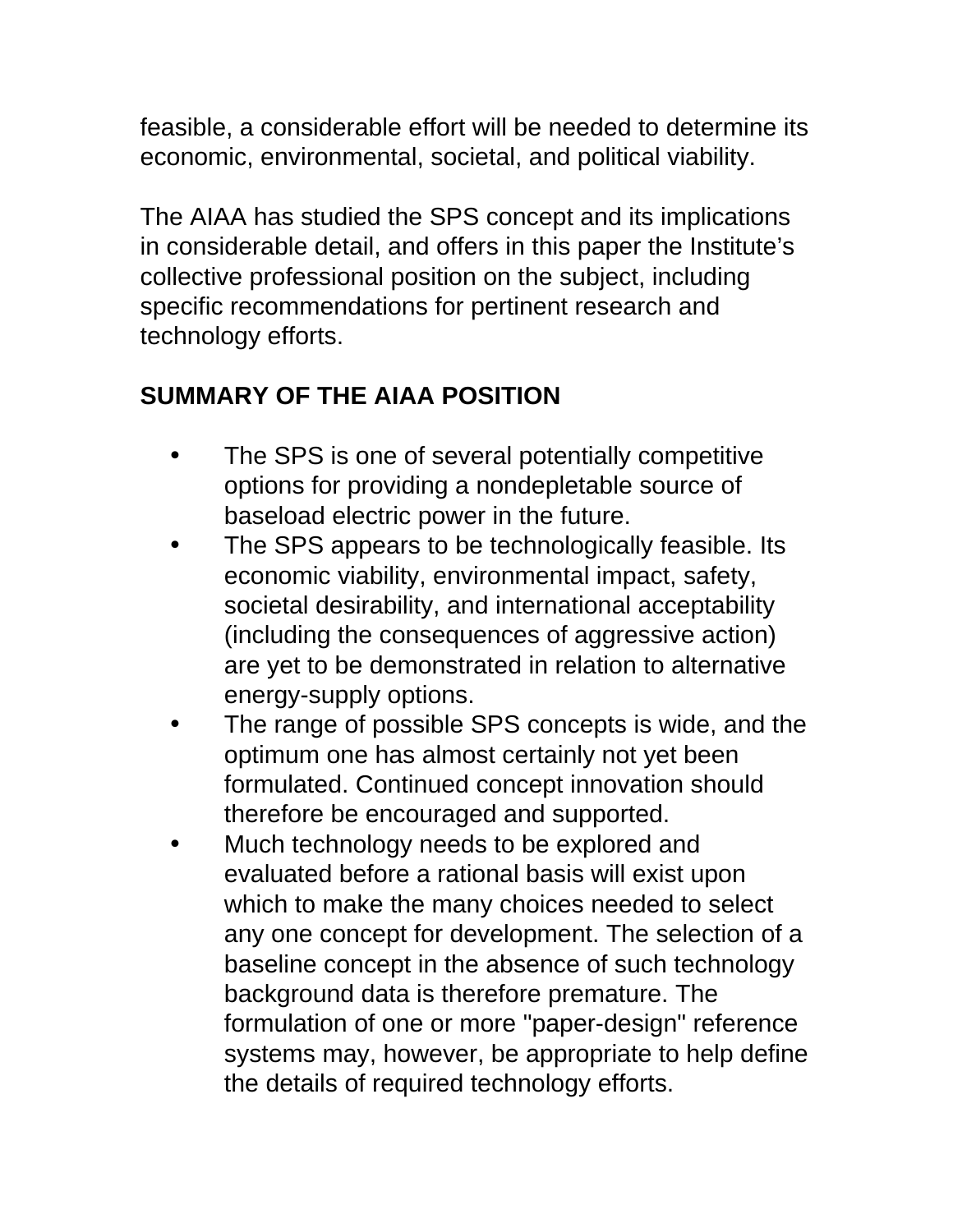- It is desirable to determine whether or not the SPS concept is a sufficiently attractive long-term energy supply option to warrant development. That decision, as with any other energy supply option, should be made as soon as it is possible to do so rationally, so that energy policy and planning for the various competitive options can be formulated based on reasonably confident knowledge of their key characteristics. An aggressive concept innovation and technology verification program should therefore be initiated and conducted in parallel with programs which support the other energy-supply alternatives to that the necessary rational comparisons with alternative sources can be made more or less simultaneously. The AIAA has estimated that the initial ground-based portion of this program could take about five years, including current Department of Energy (DOE) environmental studies.
- A low-risk phased program plan should be formulated, with the above mentioned ground-based technology verification constituting the first phase. Subsequent technology experiments could be conducted in space using the shuttle. Scheduled milestone accomplishments should be identified as the basis for program review decisions prior to making commitments to successive steps. Synergistic utilization of technology efforts applicable to other space activities (e.g., advanced communications systems) should be maximized.

## **SOLAR POWER SATELLITE FEATURES**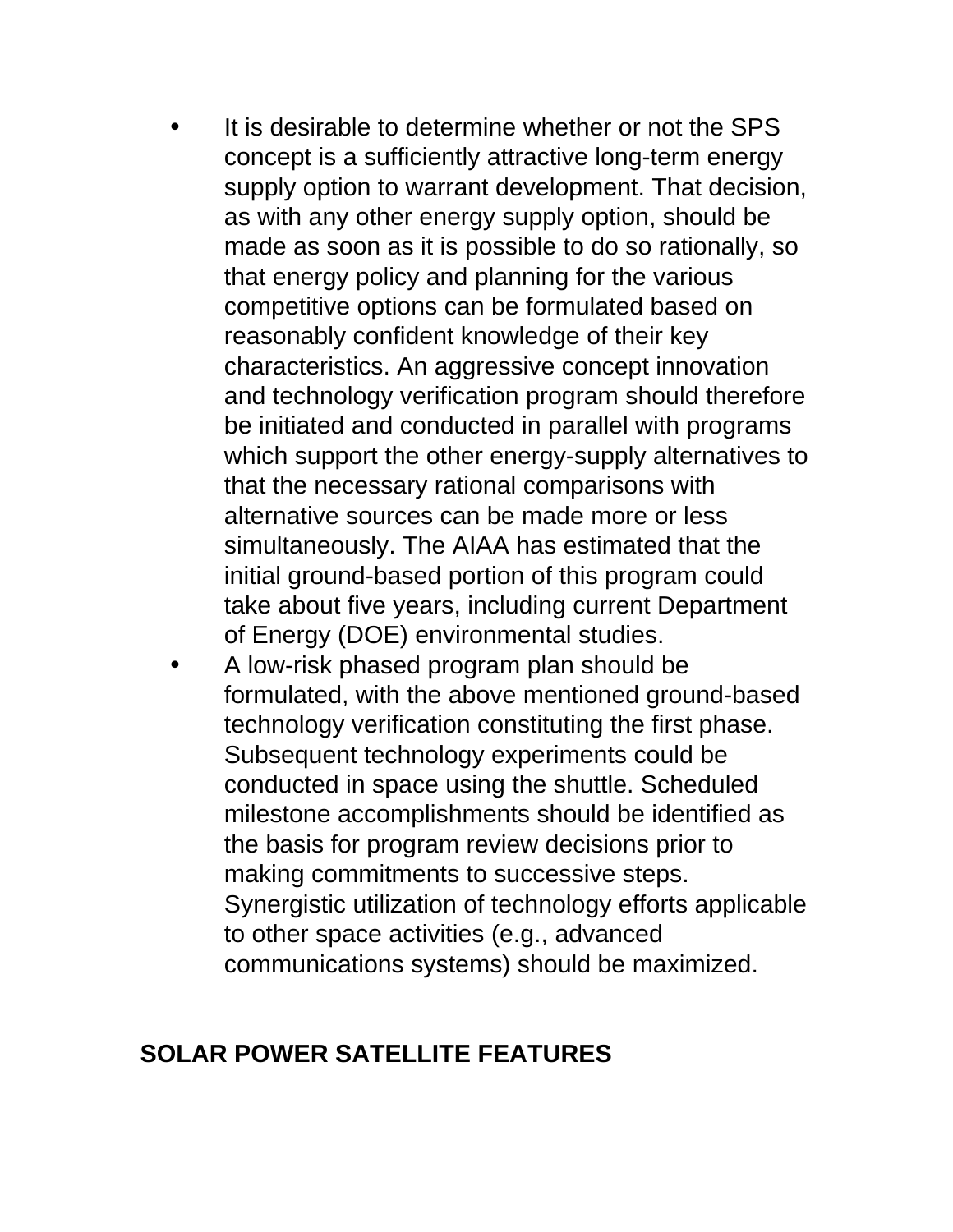**Overview.** A solar power satellite system collects solar energy in space, converts it to electricity by one of several possible options, transmits it to Earth, and converts it into a form suitable for delivery to the existing electric power distribution system. Concepts which simply reflect sunlight to the ground or which relay power from one point on Earth to another were not assessed in this study.

The principal advantage of the space location is its independence of weather and the day-night cycle. A satellite in geosynchronous orbit, for example, receives about ten times as much incident solar energy as a ground-based location in the southern latitudes of the United States, and the almost continuous supply of energy obviates the need for major energy storage capability. A second advantage is the absence of such deleterious Earth-surface conditions as rain, hail, snow, atmospheric contamination and corrosion, wind, storms, and earthquakes, although the presence of ionizing radiation in space requires consideration. A third advantage is the ability to dissipate waste heat, a necessary consequence of the second law of thermodynamics, in space instead of in the Earth's biosphere.

The principal disadvantage of using the space location is the cost and, to a lesser extent, the potential environmental impact associated with placing the necessary hardware in space. A second disadvantage is the need to transmit the collected power through the Earth's atmosphere, which raises further questions of cost and possible environmental impact. Other concerns include international, military, and societal considerations, including possible competition with satellite communication systems for geostationary orbit locations and transmission bands.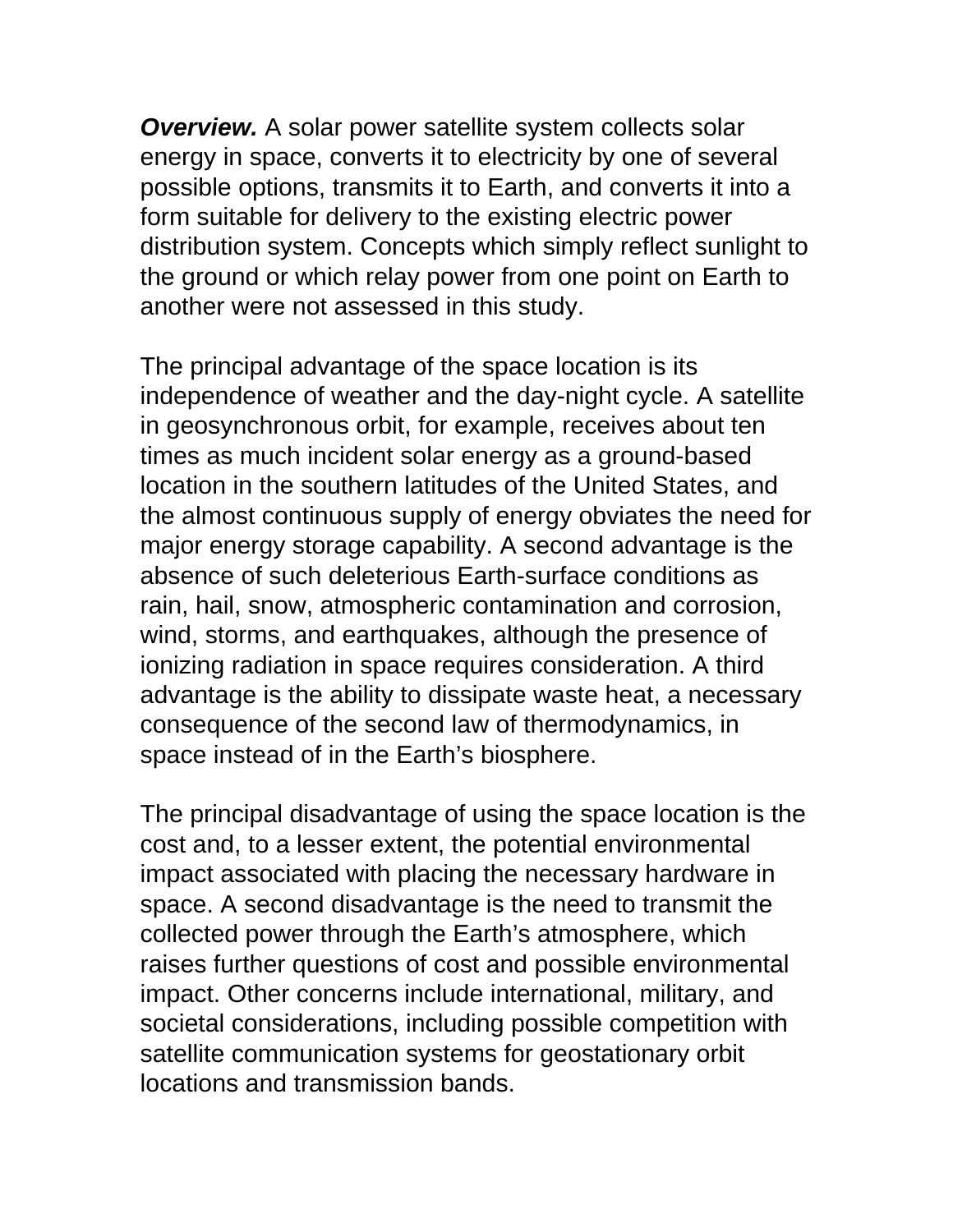*Configuration.* SPS concepts can be categorized in many ways. The major classifications involve how much gross power should be generated by each satellite, how the energy is collected and converted, how it is brought together aboard the satellite, and how it is transmitted to the Earth. Minor classifications involve spacecraft design, structural materials, construction, stabilization, and deployment.

By far the widest range of possibilities appears in the energy conversion scheme. It can be photovoltaic, solar thermal, or thermionic. If photovoltaic, it can use planar arrays or concentrating collectors. The cells can be made of silicon, gallium arsenide, or one of several new materials under development, and can vary in size, thickness (and hence mass), construction, and performance. In solar thermal concepts the power conversion system can utilize Brayton, Rankine, or combined cycles, including thermionic topping. Photovoetaic planar array conversion currently seems to be the leading SPS candidate.

Fewer options have been identified for channeling the power from the solar panels to a central collecting point. The principal alternatives to conventional hardware transmission lines are wave-guides and radio-frequency intrasatellite links. The larger the spacecraft, the more seriously these alternatives will be considered.

The choices for the transmission link to Earth are limited to either microwaves or lasers, with the 2.45 GHz industrial microwave band the most thoroughly studied candidate. The major questions regarding these transmission schemes center on their environmental impact. Much more needs to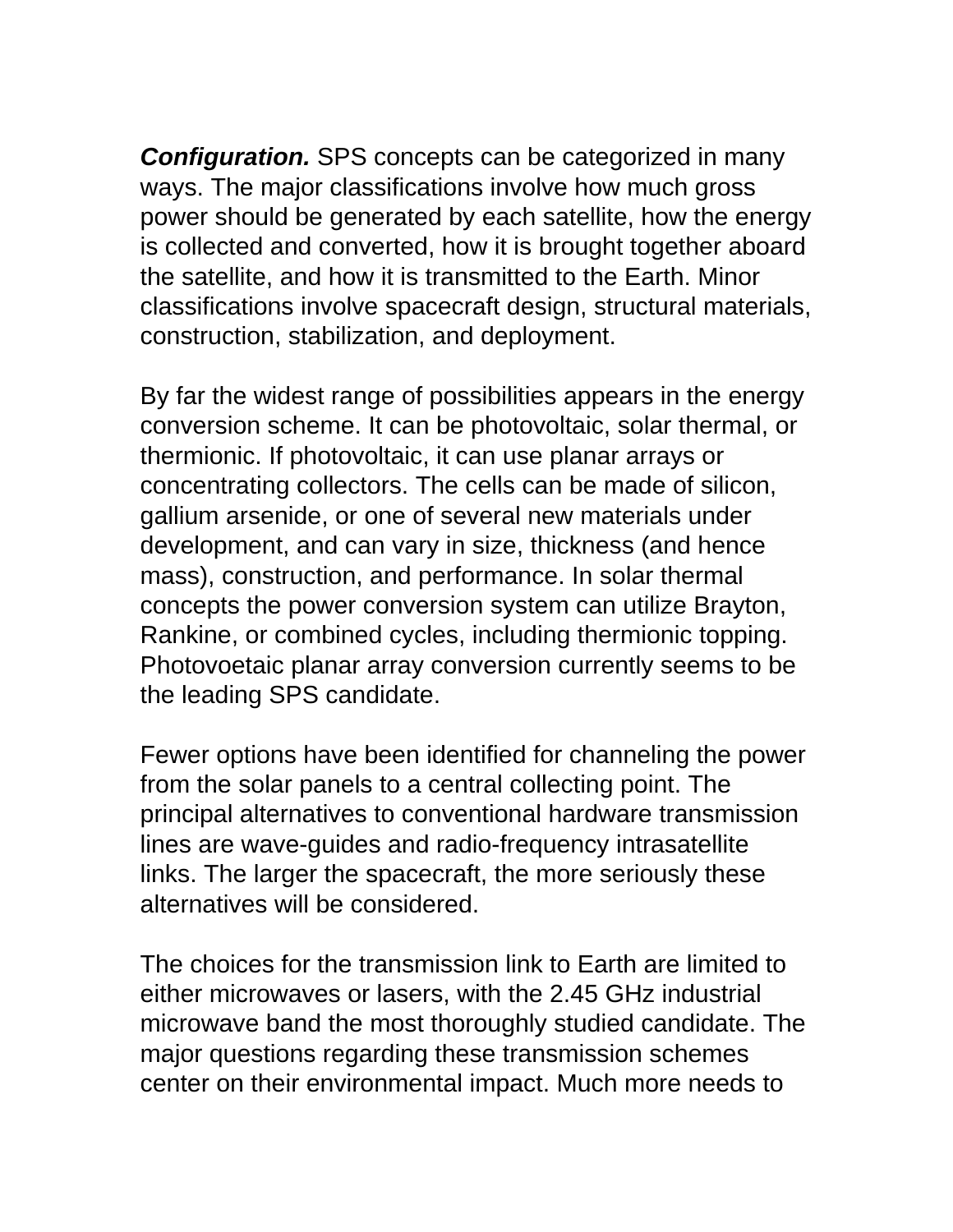be known about the interaction of such beams with the ionosphere, and there is considerable divergence of opinion about safe intensity levels for birds, other wildlife, vegetation, or humans living in the area surrounding a receiving antenna.

Once the above major (and interrelated) choices have been made, attention can be given to the other aspects of system definition. The size and shape of the individual solar panels in the satellite will be determined as much from electrical considerations as from structural ones. The choice of structural material will be based on cost, mass, fatigue life, thermal coefficient, the electrical, thermal, out-gassing, and plasma interaction characteristics, and manufacturing and assembly requirements. Spacecraft construction concepts will depend in turn on the selected design and materials as well as on techniques to be developed during the next decade. For example, the geosynchronous equatorial orbit (GEO) appears to be the preferred location for an SPS because it places the satellite overhead and therefore able to transmit power continuously to the ground receiving antenna. There are, however, a number of possible options for building and assembling the system and transporting it to that location. Assembly may take place at GEO, in low Earth orbit (LEO), or employ construction bases at both locations. These deployment options may eventually involve the development of a heavy lift launch vehicle for transporting the required millions of tons of materials from Earth to LEO. Orbit transfer vehicles or other transportation techniques may also need to be developed to move equipment and personnel from LEO to GEO. Should these developments prove necessary, the cost, risk, and environmental impact of transportation system development, production, and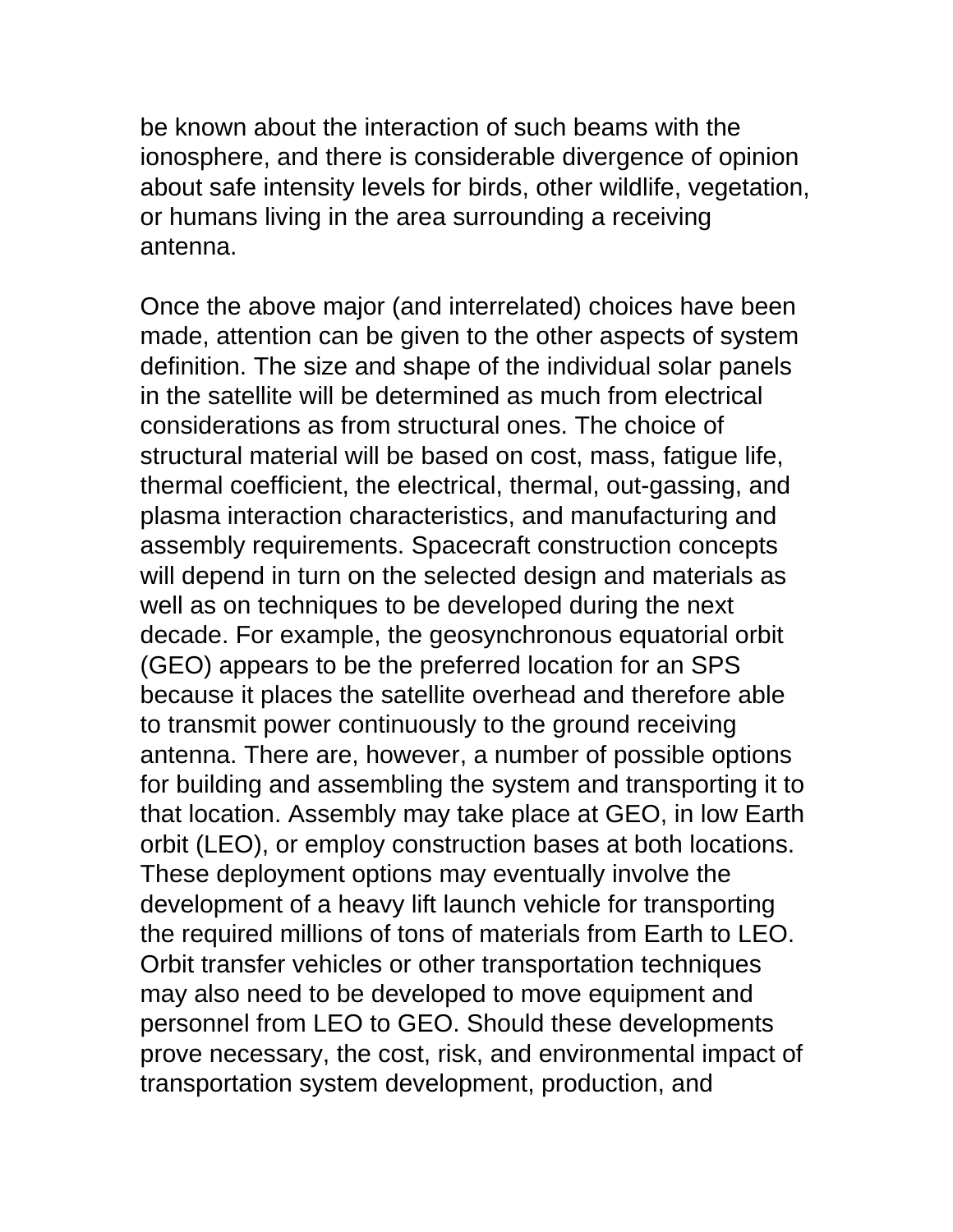operation must be considered as part of the total SPS program, although such transportation capabilities would, of course, have payoffs to other large space system deployments.

Another major design choice to be made involves the stabilization and control of the SPS. The solar panels or collectors must follow the Sun, while the power transmission antenna must be pointed accurately and reliably toward its ground receiver. The selection and integration of systems for stationkeeping and attitude control will be challenging. Possible buildup of static electricity charges and contamination of solar cells and other electronic gear from thrusters and outgassing must be considered. The effects of gravity gradients and solar pressure must either be minimized or be used to help stabilize the spacecraft. A great deal is yet to be learned about the dynamics of such large structures.

The microwave power beam direction must be controlled by electronic steering. One well-defined approach uses a pilot beam from the ground-based rectenna as a phase control reference. This causes the beam to lose coherence in the event of loss of pointing control. A thorough definition and assessment of the beam forming and phase control system will require accomplishment of several high-priority technology investigations.

As great a technological challenge as the SPS is, no reason has so far come to light for concluding that it could not be built and operated successfully. Indeed, there is growing confidence in the technical community that, given the resources for the task, the SPS could be built and would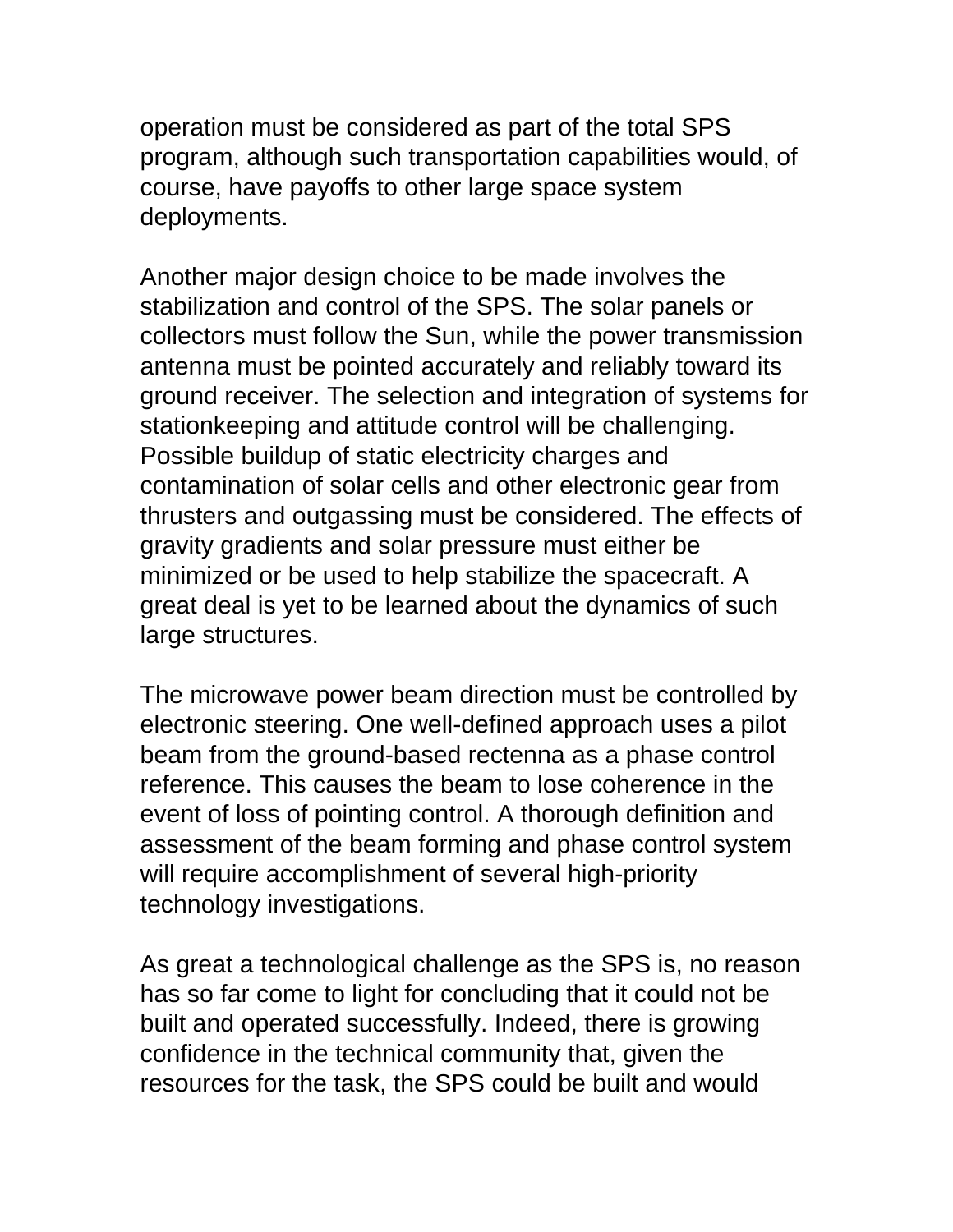work. How well it would work, for how long, with what societal impact, and at what cost is yet to be determined. The answers to these questions will be different for every combination of options being considered.

*Costs.* The cost of the total SPS system in dollars, in natural resources, in energy invested, and in possible environmental effects will be great. The same can be said of any largescale energy system. Whether the energy return of the SPS is sufficient to justify the investment will depend in large measure on the various options indicated above.

The ultimate decision on deployment of an SPS will probably be based largely on the estimated cost of its delivered electricity, in cents per kilowatt-hour, as compared with other candidate energy systems. It is important, therefore, that the SPS version which undergoes this comparison be as costefficient as possible, that the best possible basis be developed for reliable cost estimates, and that common cost guidelines and ground rules be established for making comparisons between the various alternatives.

## **PROGRAM CONSIDERATIONS**

Present DOE plans call for the selection during 1979 of a baseline design concept for the SPS. Presumably this selection would be made from paper design concepts developed by two NASA contractors during recent system definition studies.

As the preceding discussion indicates, a wide range of possible design exists--far wider than is represented by the two contracted study results to date. Narrowing the possibilities to two concepts, much less selecting between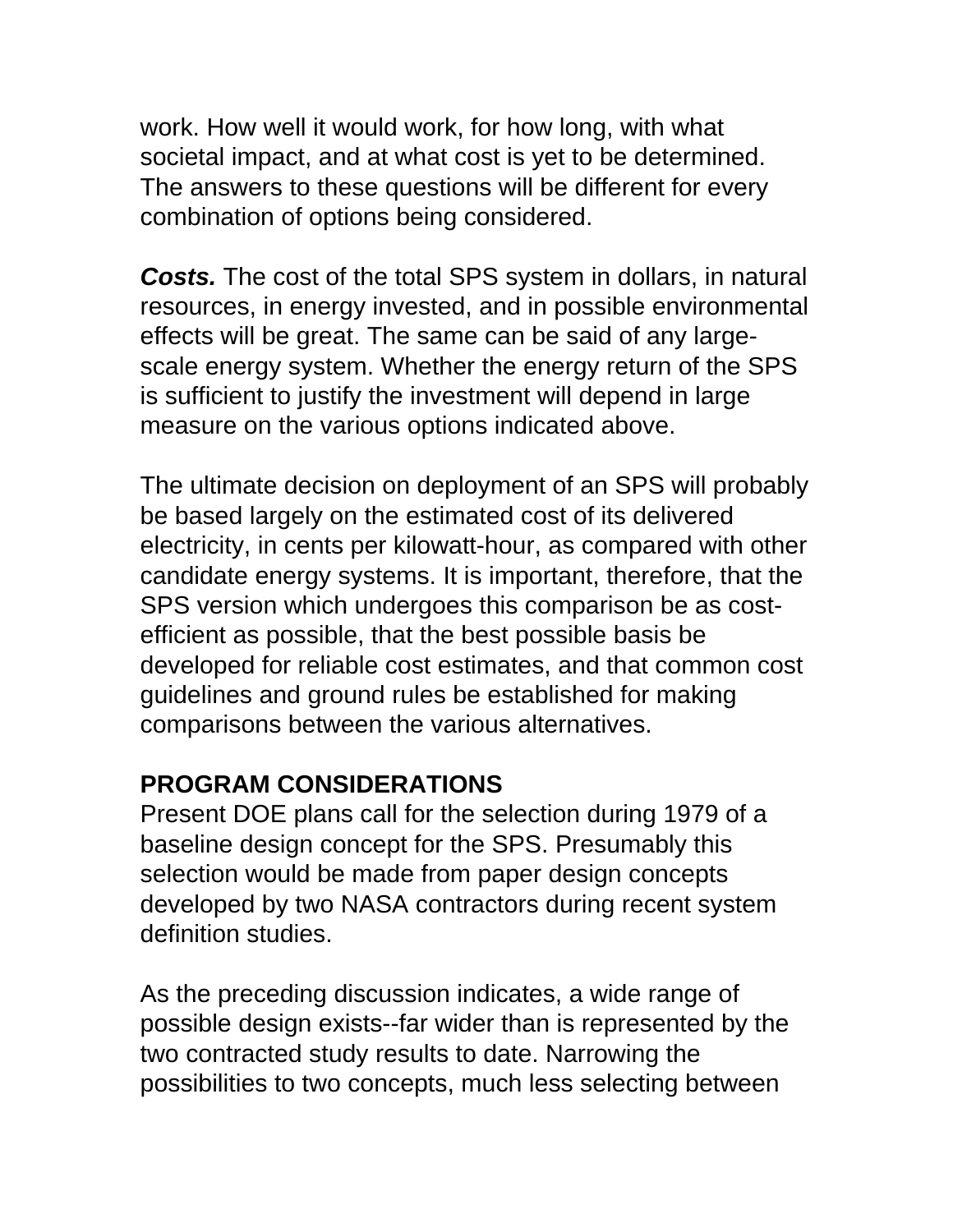them, cannot be done without making (explicitly or implicitly) choices for which there is still insufficient experimental or analytical basis. Rather than narrow the options, it is our judgment that they should be further expanded by encouraging creative new concepts, while pursuing an aggressive technology program designed to provide a firm experimental basis for the choices which must eventually be made. *The AIAA therefore feels that to make a baseline selection in 1979 is premature by at least several years.*

In order to minimize investment risk before the feasibility of SPS is demonstrated, a step-by-step approach incorporating multiple go/no-go decision points is suggested. The first decade of the program can be accomplished on the ground and by use of the space shuttle; it is not likely that a responsible decision as to whether or not to proceed with a large-scale demonstration system could be made much before 1990. *It is important to note, however, that a great deal of the technology applicable to SPS systems is needed for other projected space applications.* Only the microwave or other possible power transmission space experiments so essential to determining SPS feasibility are wholly unique to this program.

In addition to the necessary economic, societal, political, and Earth environmental impact analyses now being conducted under the current DOE program, AIAA recommends that a five year ground-based technology verification and advancement program (see Appendix) be pursued to define costs adequately and to select the preferred system. The cost of such a technology program, including the current DOE effort, is estimated to be of the order of \$30 million per year.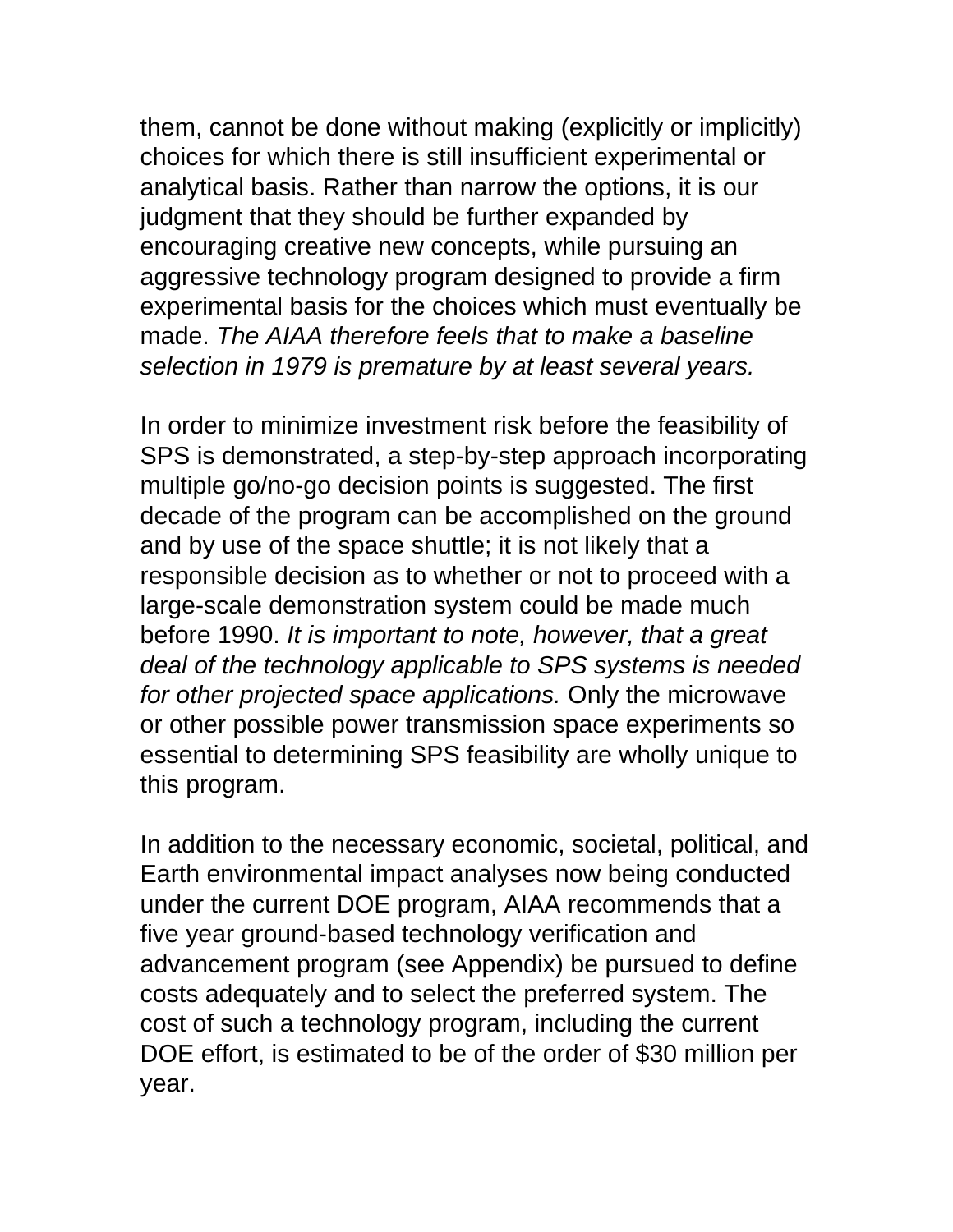## **APPENDIX**

Subjects which could be included in a ground-based technology verification and advancement program (in addition to current environmental, economic, societal, and system studies.)

## **Energy Conversion**

Thermal engines and systems Heat-pipe production Ceramic heat exchangers Concentrator construction Photovoltaic arrays (silicon, gallium arsenide, and new approaches)

# **Materials**

Effect of space environment on plastics and composites High temperature composites Special alloys **Coatings** Bonding and fastening processes

# **Structures**

Elastic-plastic stress analysis of thin materials Joints and fasteners Integrated structural response to gravity gradients, eclipses (steep thermal gradients), solar wind pressure, maneuvering loads, etc. Shape control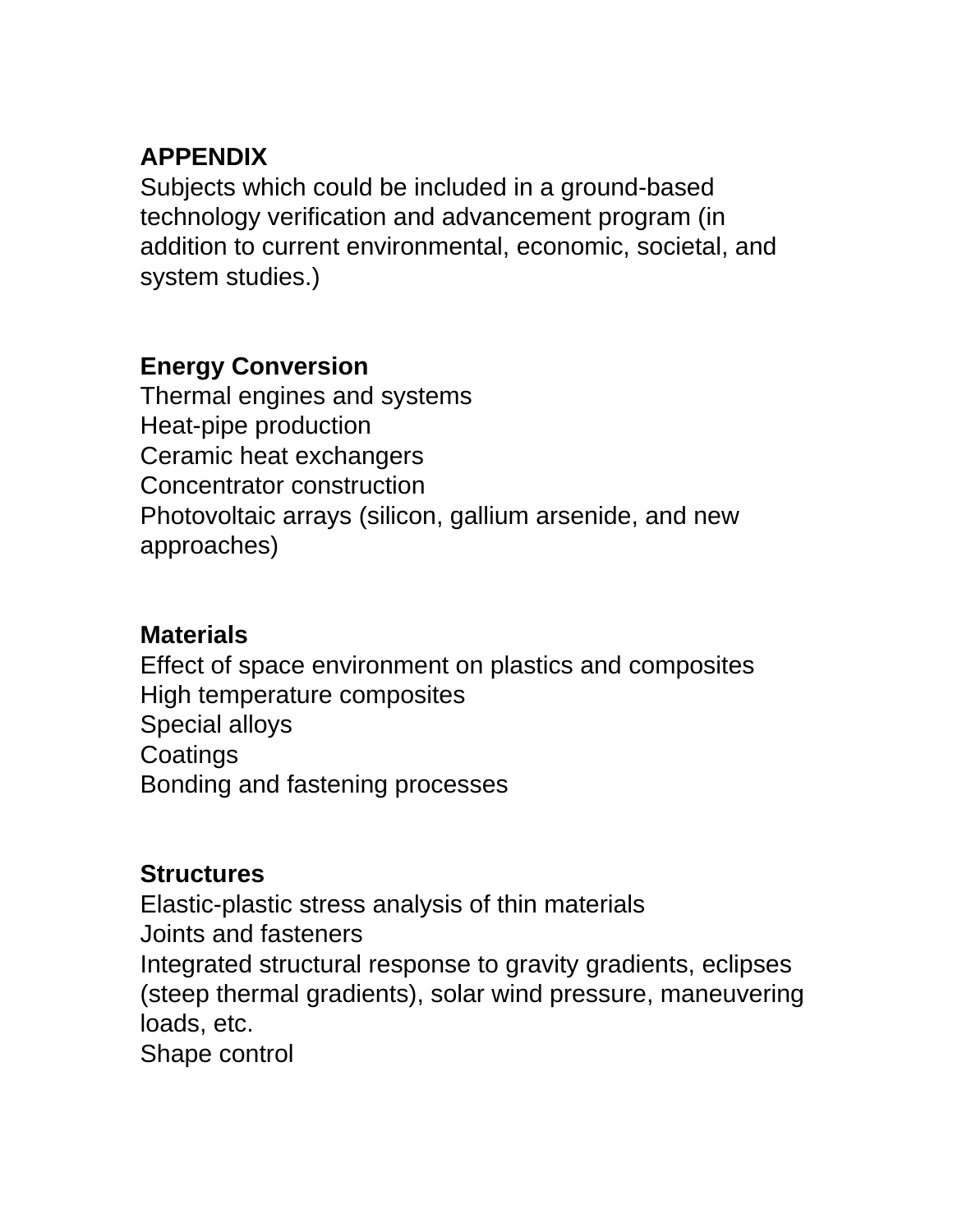## **Electrical Systems**

Fast switchgear Low-mass power processors Thin-film sheet conductors Rotary joints Electric energy storage High voltage components Arcing protection

## **Radio-Frequency (RF)**

Klystron and crossed-field directional amplifier performance Thermal control, including heat-pipe cooling Phase-control subsystems Ionospheric heating and RF interference by microwaves Array hardware Rectenna diodes, structure, and circuitry Filters

## **Flight Control**

Control of flexible structures (sensing, software, hardware) Attitude reference sensors Beam pointing and control Thruster technology (including contamination experiments) Gravity-gradient control

#### **Space Transportation**

Launch and orbital transfer vehicle concepts Propellant transfer Chemical engine development Electric propulsion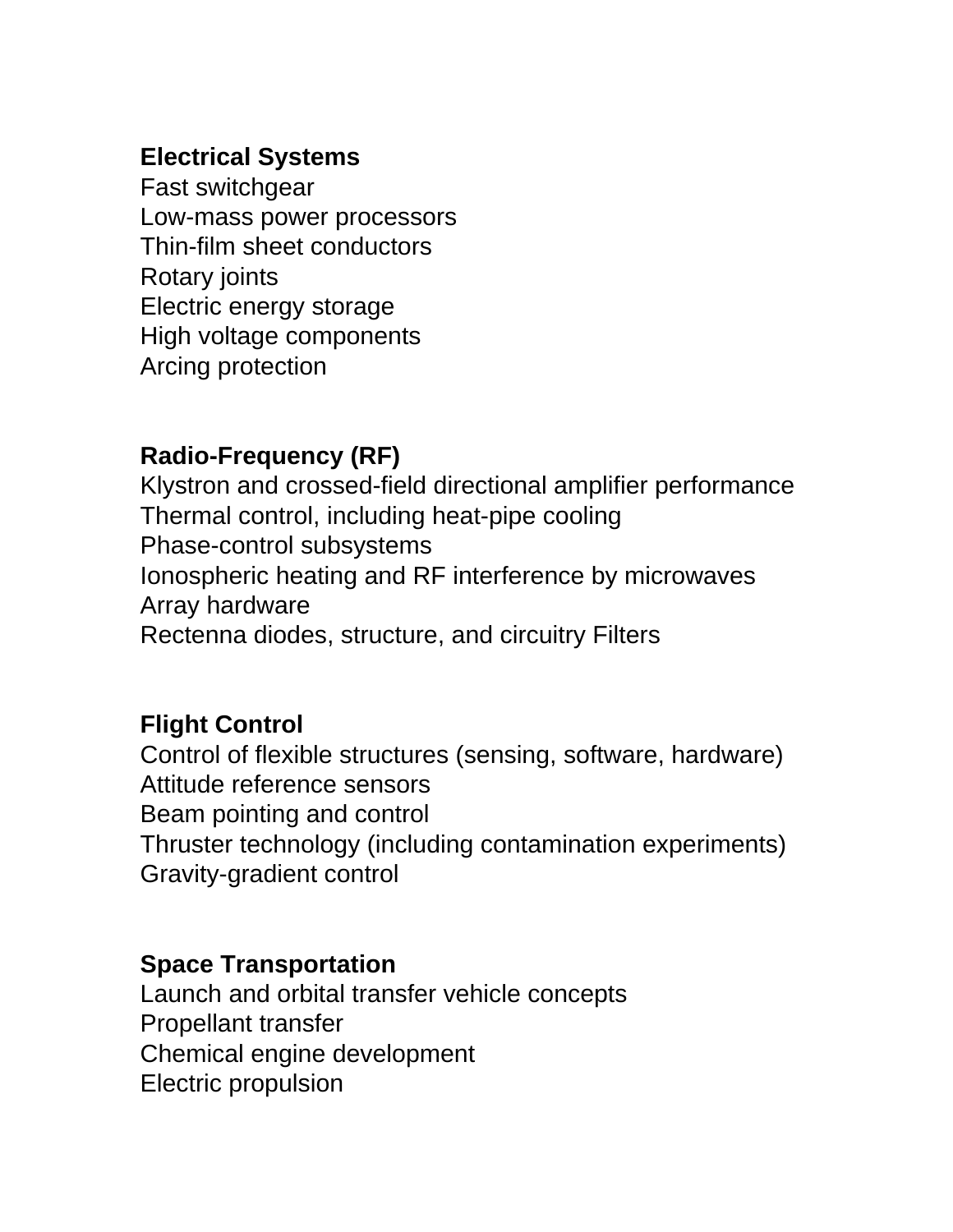On-orbit servicing Heat shields Ground and launch operations

#### **Space Construction Operations**

Orbital depot concepts and overall construction strategies Automated fabrication Closed life-support systems Structural integrity/verification Module docking **Teleoperators** 

#### **Space Environment Effects**

Plasma effects on semiconductors, dielectrics, high voltage equipment Meteoroid impact prediction, protection, and avoidance Solar/cosmic radiation effects Trans-Van Allen-Belt operations

#### **Innovation and Evaluation of Concepts**

Alternative SPS concepts Alternative propulsion and launch vehicle concepts Feasibility demonstration concepts Fabrication concepts Alternative materials supply concepts

#### **AIAA TECHNICAL COMMITTEE ON AEROSPACE POWER SYSTEMS (1978)**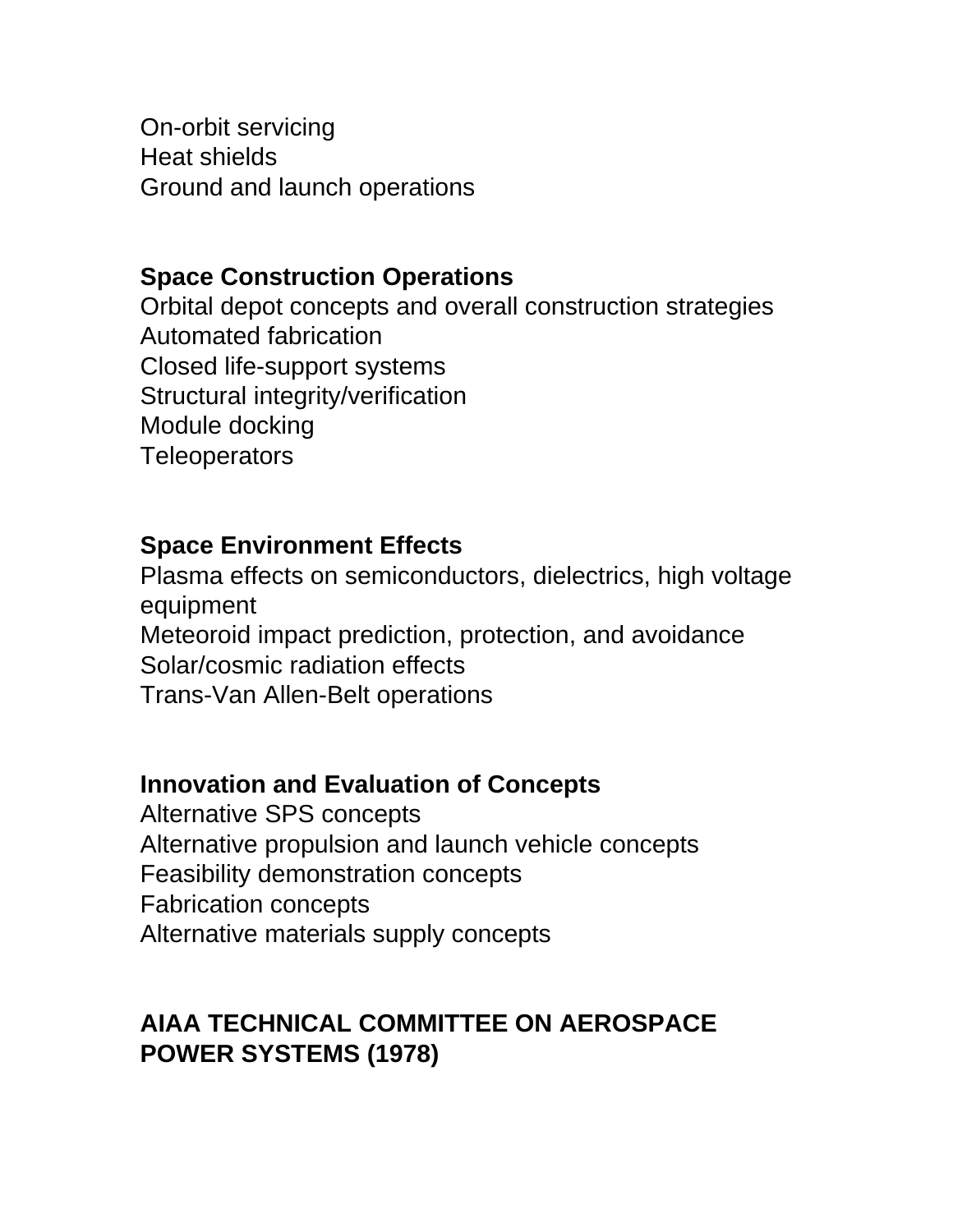**CHAIRMAN: Mr. Robert Barthelemy**

Aerospace Propulsion Lab Wright-Patterson AFB, Ohio

**Mr. Samuel H. Birken** Aerospace Corp.

**Mr. William C. Brown** Raytheon Co.

**Mr. Eugene B. Canfield** General Electric Co.

**Dr. Denis J. Curtin** COMSAT Labs

**Mr. Richard V. Elms, Jr.** Lockheed Missiles/Space Co.

**Mr. Edward Ernst** General Electric Co.

**Mr. Paul Goldsmith** TRW Systems Group

**Mr. Sol H. Gorland** NASA Lewis Research Center

**Dr. Dale Harris** NASA Goddard Space Flight Center

**Mr. Franklin L. Hornbuckle** Fairchild Space/Electronics Co.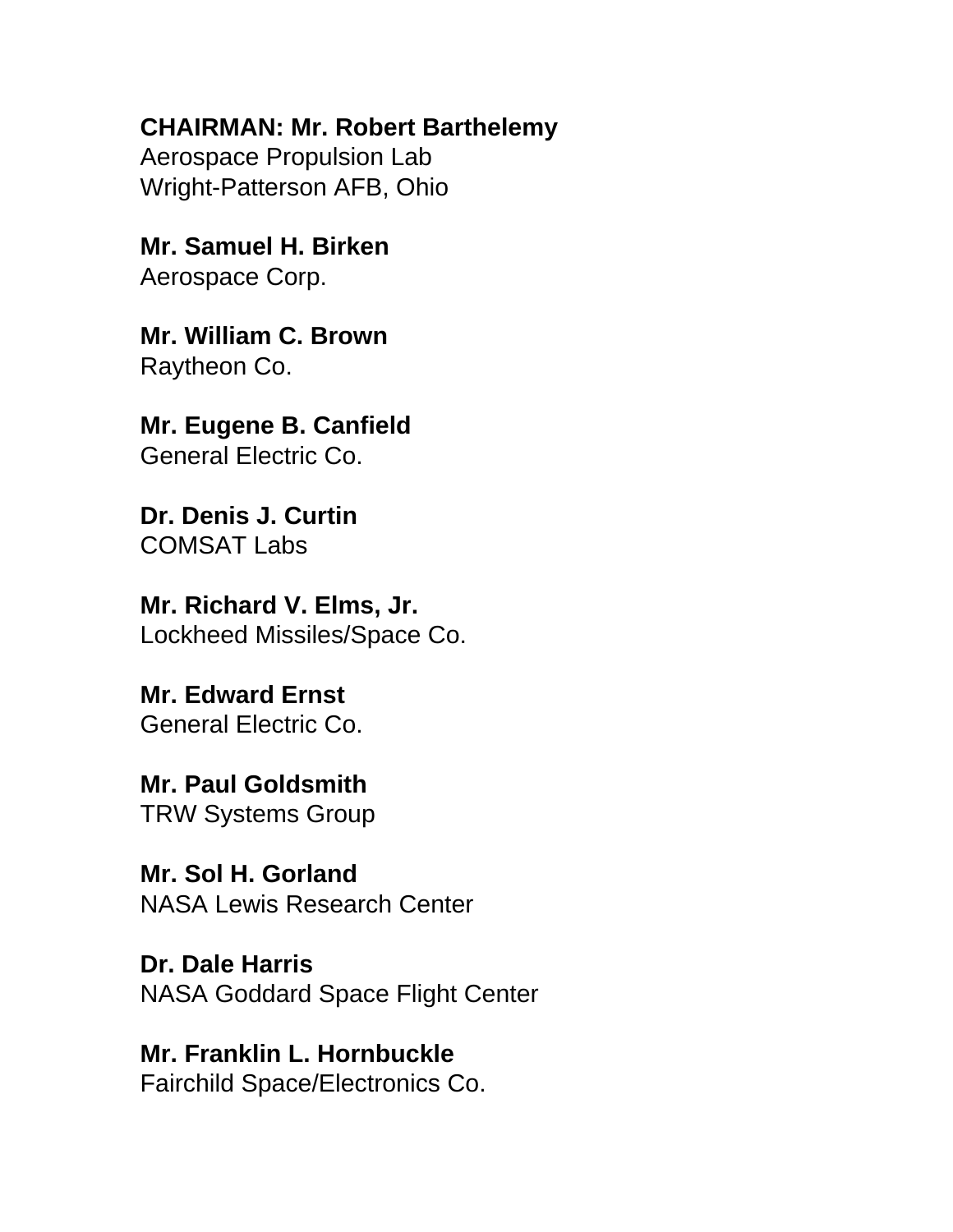**Mr. Matthew S. Imamura** Martin Marietta Aerospace

**Mr. Eli Kaplan** Fairchild Republic Co.

**Mr. Raymond J. Koester, Jr.** Aeronautical Systems Div. Wright-Patterson AFB, OH

**Mr. Edward E. Miller** Grumman Aerospace Corp.

**Mr. Kenneth E. Miller** General Dynamics/Convair

**Mr. Lucian L. Morgan** Lockheed Missiles/Space Co.

**Mr. Ira Myers** NASA Lewis Research Center

**Mr. James E. Phillips** Rockwell International

**Mr. John M. Preble Sundstrand** 

**Mr. L. Daniel Runkle** Jet Propulsion Lab

**Mr. Max E. Siegrist**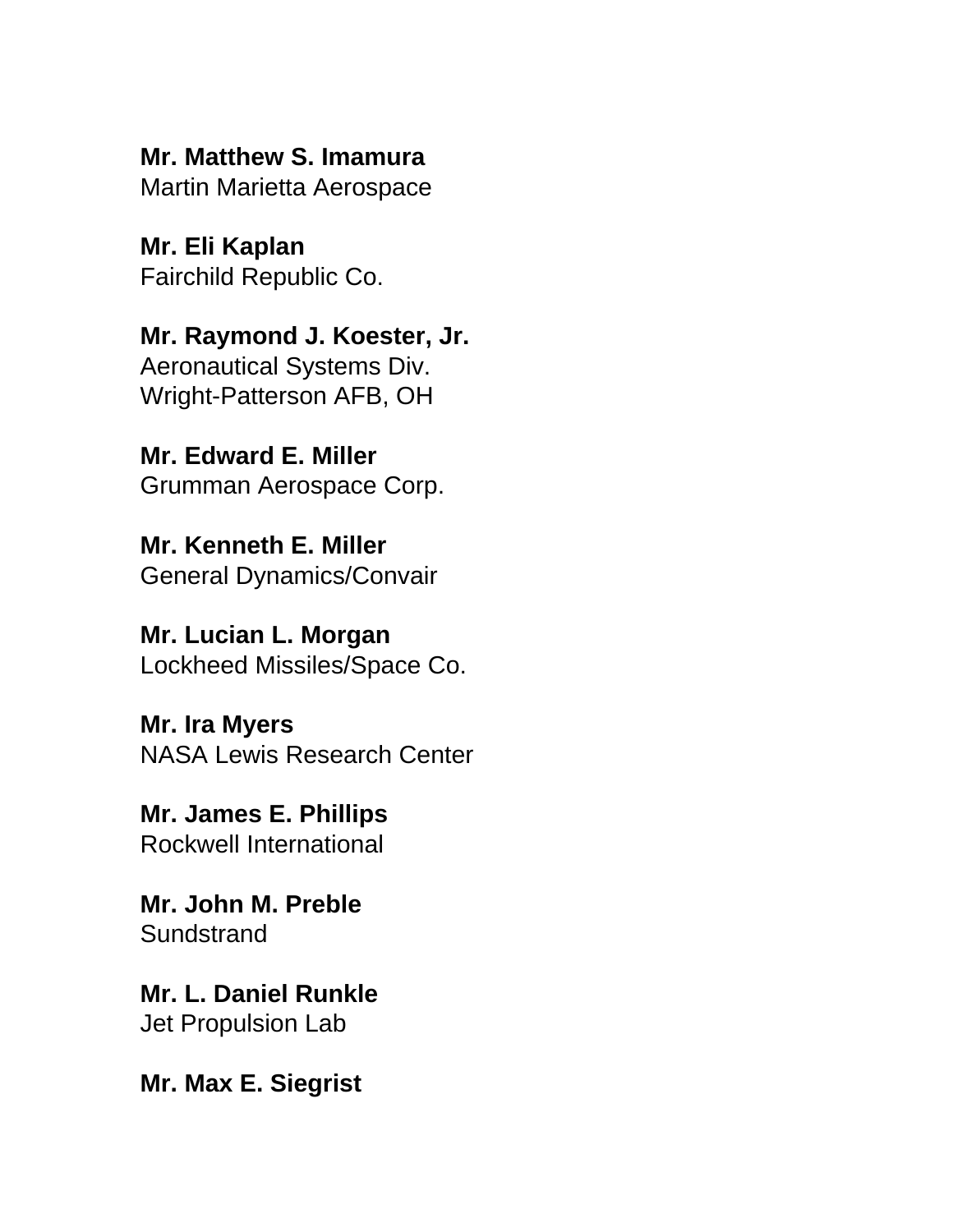McDonnell Douglas Astronautics Co.

**Mr. John W. Stearns, Jr.** Jet Propulsion Lab

**Mr. Gordon R. Woodcock** Boeing Aerospace Co.

#### **AIAA TECHNICAL COMMITTEE ON SPACE SYSTEMS (1978)**

**CHAIRMAN: Mr. Robert J. Salkeld**

System Development Corp. Los Angeles, CA

**Mr. Ivan Bekey** NASA HQ

**Lt. Col. Robert M. Bowman** General Dynamics

**Mr. George V. Butler** McDonnell Douglas Astronautics Co.

**Mr. Christopher J. Cohan** General Dynamics

**Mr. Peter Downey** Boeing Aerospace Co.

**Dr. Donald S. Edgecombe** Battelle Columbus Labs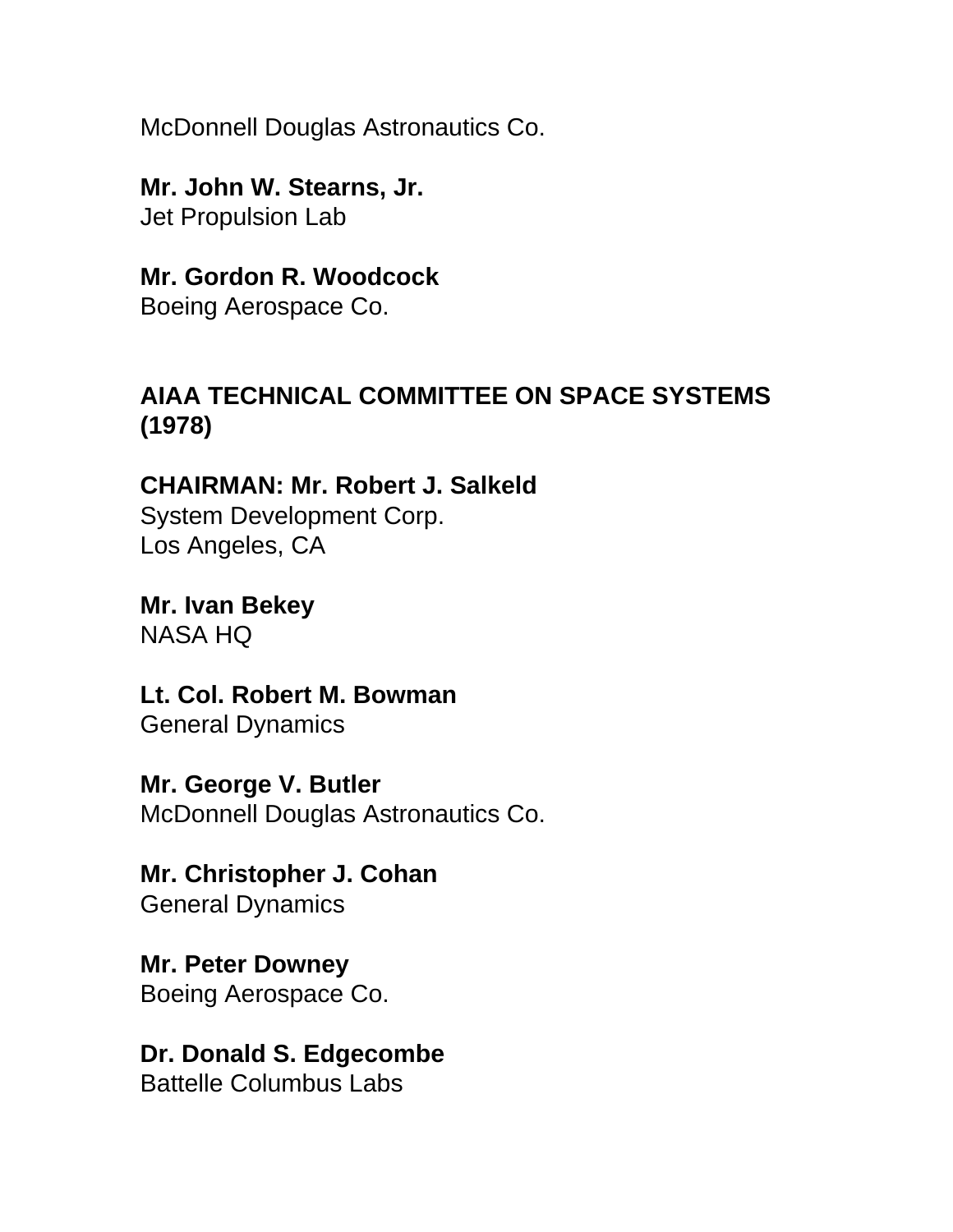**Dr. M. Edmund Ellion** Hughes Aircraft Co.

**Mr. Jerry J. Florey** Rockwell International Space Div.

**Dr. Gary Gordon** Comsat Labs

**Dr. Carl D. Graves** TRW Systems

**Dr. William F. Hubbarth** IBM Shuttle Engineering

**Dr. Richard D. Johnson** NASA Ames Research Center

**Mr. William P. Kamachaitis** Fairchild Space/Electronics Co.

**Mr. David W. Keller** General Electric Company

**Mr. Richard L. Kline** Grumman Aerospace Corp.

**Mr. William Lindorfer** RCA Astro Electronics Div.

**Dr. Peter T. Lyman** Jet Propulsion Lab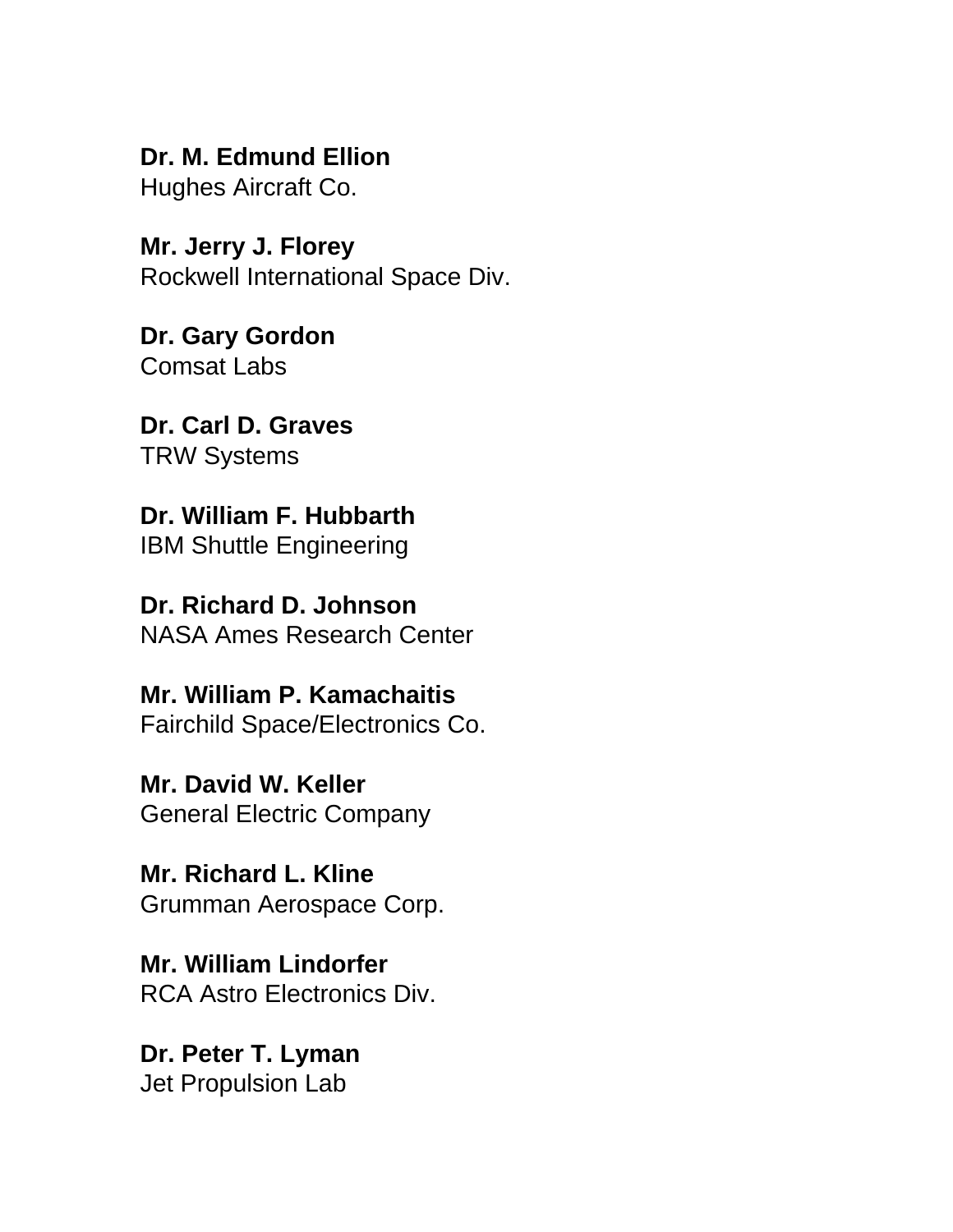**Mr. David F. McClinton** Lockheed Missiles/Space Co.

**Mr. Edward W. Mowle** National Environmental Satellite Services

**Dr. Walter B. Olstad** NASA Langley Research Center

**Mr. Robert J. Polutchko** Martin Marietta Corp.

**Mr. Wilfred J. Mellors** European Space Agency

**Mr. Sigmund M. Redelsheimer** McDonnell Douglas Astro. Co.

**Mr. Melvyn Savage** NASA HQ

**Mr. Thomas Sieron** Flight Dynamics Lab Wright-Patterson AFB, OH

**Mr. John Simpson** Ball Brothers Research Corp.

**Mr. George Vlay Ford** Aerospace/Communications Corp.

**Mr. Philip Waldron**